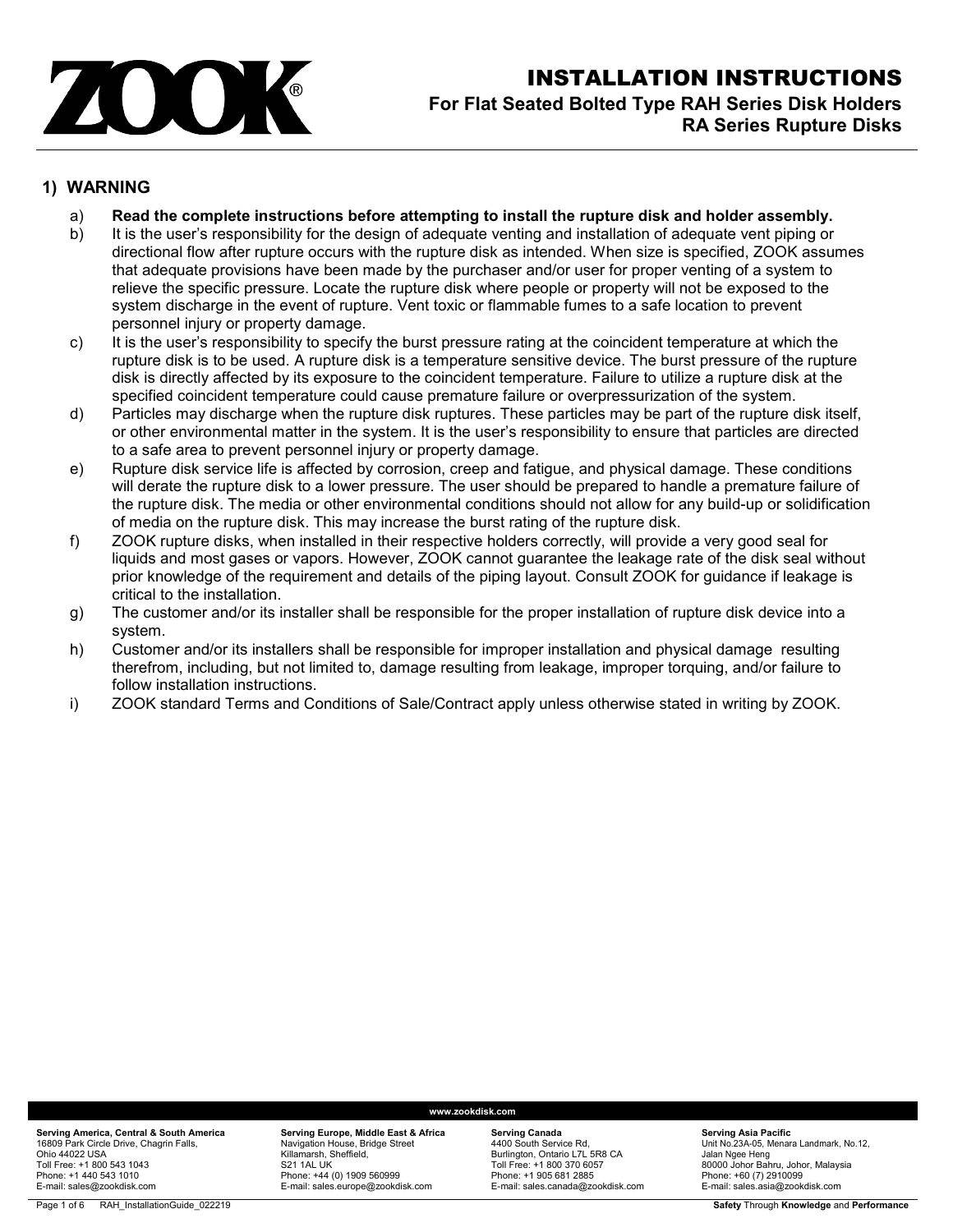

# INSTALLATION INSTRUCTIONS

# **For Flat Seated Bolted Type RAH Series Disk Holders RA Series Rupture Disks**



# **2) HOLDER INSPECTION AND PREPARATION**

#### a) **New Holders**

- (1) Carefully remove the rupture disk holder from its packaging and disassemble by removing **socket head cap screws (SHCS)** for pre-torque RAH type holders (figure #1), or the pre-assembly tab screws for insert type RAHI holders (figure #2), lift the outlet up and set aside. Discard the protective shipping paper sandwiched between the two halves of the holder.
- (2) Wipe with a clean cloth and suitable solvent to remove all rust inhibitors and foreign material.
- (3) Inspect the seat area for any scratches, dents, or nicks. Imperfections on these surfaces can cause leaks. DO NOT USE if any scratches, dents or nicks are detected, contact ZOOK immediately for instructions.

**www.zookdisk.com**

(4) The holder must not be machined or modified in any way without prior written approval from ZOOK.

**Serving America, Central & South America** 16809 Park Circle Drive, Chagrin Falls, Ohio 44022 USA Toll Free: +1 800 543 1043 Phone: +1 440 543 1010 E-mail: sales@zookdisk.com

**Serving Europe, Middle East & Africa** Navigation House, Bridge Street Killamarsh, Sheffield, S21 1AL UK Phone: +44 (0) 1909 560999 E-mail: sales.europe@zookdisk.com

**Serving Canada** 4400 South Service Rd, Burlington, Ontario L7L 5R8 CA Toll Free: +1 800 370 6057 Phone: +1 905 681 2885 E-mail: sales.canada@zookdisk.com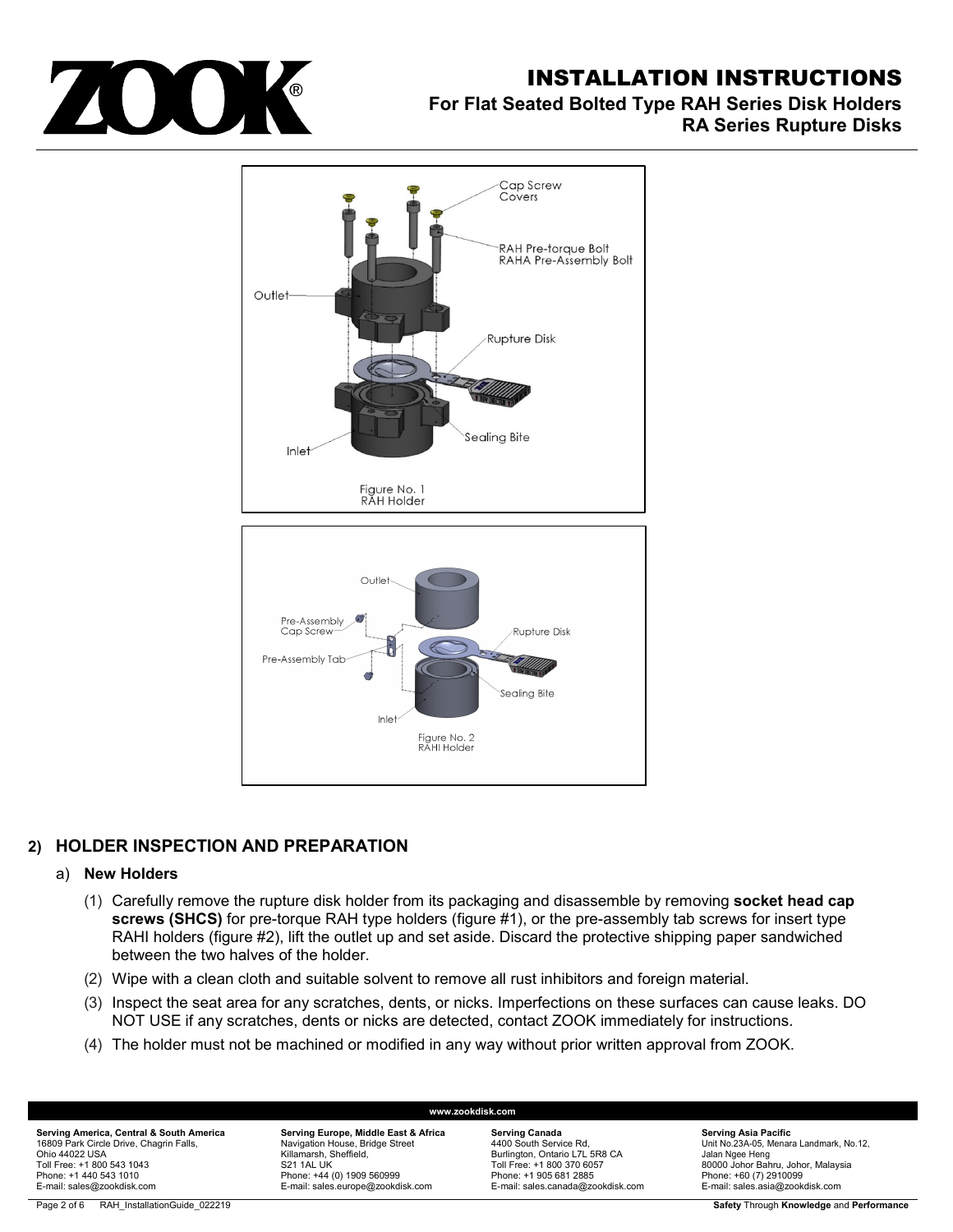

### b) **Skid Safe or Fully Assembled Holders**

- (1) Carefully remove the assembly from its packaging and discard the protective shipping covers.
- (2) The assembly must not be taken apart or modified in any way without prior written approval from ZOOK.
- (3) Proceed to section 4 Installation of the assembly in the the system.

#### c) **Existing Holders**

- (1) For existing installations remove the complete assembly (disk and holder) from the piping by removing the companion flange bolts and nuts and place on a clean flat surface.
- (2) Disassemble the assembly by removing SHCS for pre-torque type RAH holders (figure #1) or the pre-assembly tab screws for type RAHI holders (figure #2), and lift the outlet up and set aside.
- (3) Remove the used rupture disk from the holder, inspect the sealing bite indentation formed into the rupture disk. The indentation should be consistent around the seat of the rupture disk and be visible to the naked eye. DO NOT USE the holder if any inconsistencies are observed, contact ZOOK immediately for instructions. Inconsistencies generally indicate a worn holder which can lead to leakage and/or erratic burst pressures.
- (4) Inspect the holder's mating surfaces for foreign material. Remove any adhered gasket material from the previous installation and clean the gasket surfaces of the holder thoroughly. Dirt and grit on these surfaces can cause leaks.
- (5) Inspect the holders seat area for any scratches, dents, or nicks. Imperfections on these surfaces can cause leaks. DO NOT SCRAPE OR SCRATCH any seating surface. If wiping these surfaces with a clean cloth and suitable solvent does not remove surface residue, fine emery cloth or steel wool may be utilized. Care should be exercised not to exert sufficient pressure on the emery cloth or steel wool to cut or groove these sealing surfaces. DO NOT USE if any scratches, dents or nicks cannot be removed, contact ZOOK immediately for instructions.
- (6) The holder must not be machined or modified in any way without prior written approval from ZOOK.

### **3) ASSEMBLY OF THE RUPTURE DISK AND HOLDER**

- a) **CAUTION: All ZOOK Rupture Disks are recommended for installation into holders manufactured by ZOOK ONLY.**
- b) **CAUTION: Rupture disks are precision instruments and must be handled with extreme care. Rupture disks should be installed only by qualified personnel familiar with rupture disks and proper piping practice.**
- c) **CAUTION: ZOOK does not recommend reinstalling a rupture disk that has been removed from its holder. Reinstallation may adversely affect the sealing capabilities and/or the performance of the rupture disk.**
- d) Place the holder inlet on a clean flat work surface with the flow arrows pointing up.
- e) Carefully remove the disk from its package.
- f) Examine the disk carefully before installation. **DO NOT USE IF THERE IS ANY INDICATION OF DAMAGE**. Handle with extreme care.
- Place the disk into the inlet counterbore with the flow arrows pointing up from the work surface so the convex (dome) side of the disk faces down towards the work surface and the alignment pin located in the inlet holder is engaged with the corresponding hole in the disk tab. **DO NOT USE A SEPARATE GASKET**.
- h) Carefully align and place the outlet flange into the inlet counterbore with the alignment pin located in the inlet holder engaged with the corresponding hole in the outlet and the with the flow arrows pointing up from the work surface.

#### i) **For "insert" type RAHI holders:**

(1) Fasten the assembly together by reinstalling the pre-assembly tabs and screws as shown in figure 2. The preassembly screws should be snug, NOT wrench-tight.

**www.zookdisk.com**

**Serving Europe, Middle East & Africa** Navigation House, Bridge Street Killamarsh, Sheffield, S21 1AL UK Phone: +44 (0) 1909 560999 E-mail: sales.europe@zookdisk.com

**Serving Canada** 4400 South Service Rd, Burlington, Ontario L7L 5R8 CA Toll Free: +1 800 370 6057 Phone: +1 905 681 2885 E-mail: sales.canada@zookdisk.com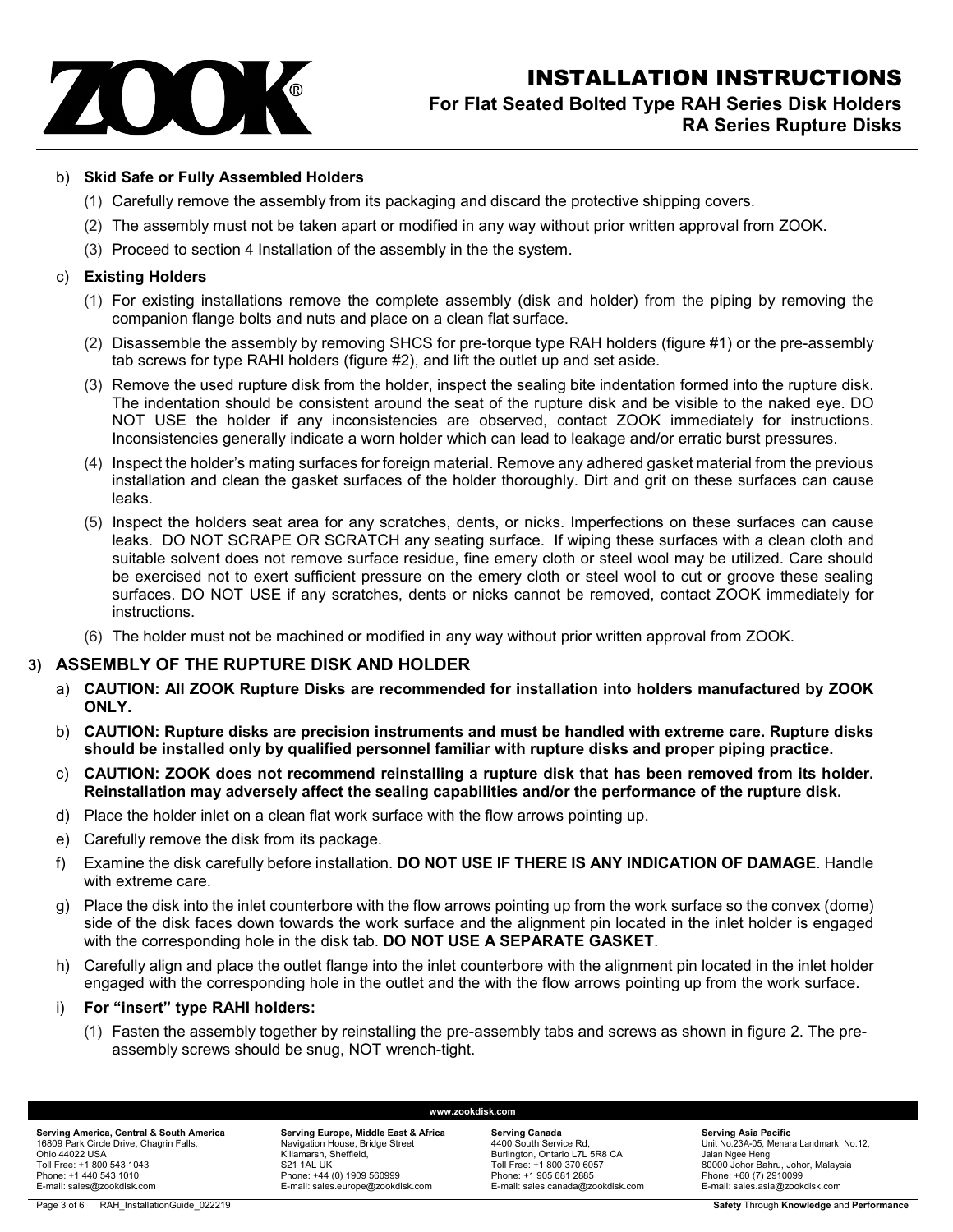

#### j) **For "pre-assembly" type RAHA holders:**

(1) Fasten the assembly together by reinstalling the pre-assembly SHCS as shown in figure 1. The pre-assembly screws should be snug, NOT wrench-tight. Sealing of the disk is obtained by tightening of the companion flange studs and nuts, NOT via tightening of the pre-assembly bolts.

#### k) **For "pre-torque" type RAH holders with Fluoropolymer Coated SHCS (Blue):**

- (1) Fasten the assembly together by reinstalling the SHCSs as shown in figure 1 finger tight before torquing. **High strength** SHCSs are supplied with the assembly, **DO NOT SUBSTITUTE**, high strength material is required for correct assembly.
- (2) Torque Values assume threads with a coefficient of friction of  $\mu$  = 0.08.
- (3) Using a torque wrench, develop the required torque incrementally in a minimum of four (4) steps in a crisscross pattern. The initial torque should be no more than 25% of the final required torque listed in table #1. After following this sequence, a final tightening should be performed SHCS-to-SHCS to ensure that all SHCSs have been evenly torqued.
- (4) SHCSs when tightened correctly will properly seat the rupture disk into the holder engaging the sealing bite. They do not eliminate the need for proper flange bolt tightening for proper functionality of the assembly.

#### l) **For "pre-torque" type RAH holders with 17-4 Stainless Steel SHCS:**

- (1) Fasten the assembly together with **lightly oiled** 17-4 stainless steel SHCS as shown in figure 1 finger tight before torquing. **High strength** SHCS are supplied with the assembly, **DO NOT SUBSTITUTE**, high strength material is required for correct assembly. If SHCS are not lightly oiled the rupture disk may not be fully seated for optimal performance.
- (2) Torque Values assume threads lightly oiled with a coefficient of friction of  $\mu$  = 0.08.
- (3) Using a torque wrench, develop the required torque incrementally in a minimum of four (4) steps in a crisscross pattern. The initial torque should be no more than 25% of the final required torque listed in table #1. After following this sequence, a final tightening should be performed SHCS-to-SHCS to ensure that all SHCSs have been evenly torqued.
- (4) SHCSs when tightened correctly will properly seat the rupture disk into the holder engaging the sealing bite. They do not eliminate the need for proper flange bolt tightening for proper functionality of the assembly.

| Table 1 - Torque Data For Fluoropolymer Coated High Strength SHCS (Blue)<br>And Lightly Oiled 17-4 Stainless Steel SHCS |                          |                                       |                                       |  |  |  |  |  |  |
|-------------------------------------------------------------------------------------------------------------------------|--------------------------|---------------------------------------|---------------------------------------|--|--|--|--|--|--|
|                                                                                                                         | Nominal Diameter of Bolt | <b>Typical Holder Diameter</b>        | Max Recommended<br>Torque Ft-Lbs (Nm) |  |  |  |  |  |  |
| Diameter                                                                                                                | Threads Per Inch         | (All Pressure Ratings)                |                                       |  |  |  |  |  |  |
| 1/4"                                                                                                                    | 28                       | 1" (25mm)                             | 9(12)                                 |  |  |  |  |  |  |
| 5/16"                                                                                                                   | 24                       | $1\frac{1}{2}$ " (40mm) & 12" (300mm) | 18(24)                                |  |  |  |  |  |  |
| 3/8"                                                                                                                    | 24                       | 2" (50mm) & 6" (150mm)                | 32(43)                                |  |  |  |  |  |  |
| 7/16"                                                                                                                   | 20                       | 3" (80mm), 4" (100mm)                 | 49 (67)                               |  |  |  |  |  |  |
|                                                                                                                         |                          | 8" (200mm), 10" (250mm)               |                                       |  |  |  |  |  |  |
| 1/2"                                                                                                                    | 20                       |                                       | 76 (103)                              |  |  |  |  |  |  |
| 5/8"                                                                                                                    | 18                       |                                       | 151 (205)                             |  |  |  |  |  |  |

**Serving America, Central & South America** 16809 Park Circle Drive, Chagrin Falls, Ohio 44022 USA Toll Free: +1 800 543 1043 Phone: +1 440 543 1010 E-mail: sales@zookdisk.com

#### **www.zookdisk.com**

**Serving Europe, Middle East & Africa** Navigation House, Bridge Street Killamarsh, Sheffield, S21 1AL UK Phone: +44 (0) 1909 560999 E-mail: sales.europe@zookdisk.com

**Serving Canada** 4400 South Service Rd, Burlington, Ontario L7L 5R8 CA Toll Free: +1 800 370 6057 Phone: +1 905 681 2885 E-mail: sales.canada@zookdisk.com

#### **Serving Asia Pacific** Unit No.23A-05, Menara Landmark, No.12, Jalan Ngee Heng 80000 Johor Bahru, Johor, Malaysia Phone: +60 (7) 2910099

E-mail: sales.asia@zookdisk.com

Page 4 of 6 RAH\_InstallationGuide\_022219 **Safety Through Knowledge and Performance**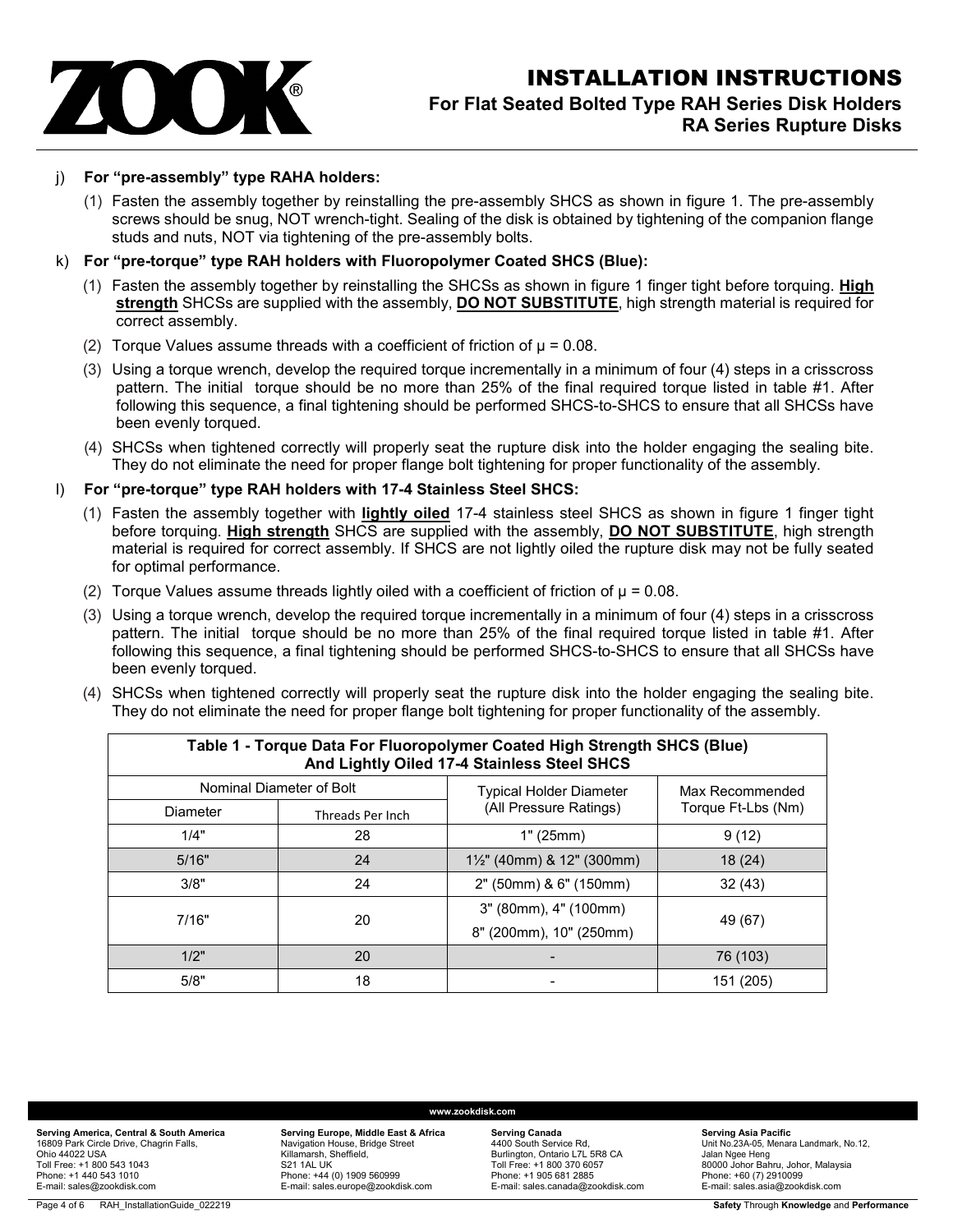

## **4) INSTALLATION OF THE ASSEMBLY (DISK AND HOLDER) INTO THE SYSTEM**

- a) To achieve a high degree of success in attaining accurate burst pressures and a leak-free joint, several steps are required. It is imperative that a regimented bolt-up procedure is applied.
	- (1) Inspect the Companion Flanges:
		- (1) Before installing the assembly into the system, ensure that the companion flange gasket surfaces are clean and free from all rust, corrosion, and foreign material. The allowable imperfections in the flange gasket surface should not exceed the depth of the surface finish grooves, and that the radial marks are no deeper than the depth of the flange surface finish and less than 50% in length of the overall gasket sealing surface width.
		- (2) To assure proper sealing of the assembly and flange gaskets parallelism, flatness, and waviness should be within 0.008" (0.2mm) or less.
	- (2) Insert the assembly between the companion flanges insuring that ALL FLOW ARROWS POINT IN THE PROPER DIRECTION. The convex domed side of the disk should be facing towards the process pressure.
	- (3) Install new gaskets between the assembly and the companion flanges. We recommend compressed fiber gasket no greater than 1/16" (1.6mm) thick. The user is cautioned to select a gasket material that is suitable for the intended service and will resist "cold flow". In the event of cold flowing of the gaskets, the assembly torque will relax in non-pretorqueable holders, which can result in erratic bursting of the rupture disk and/or leakage.
	- (4) Do not apply any compounds to the gasket or seating surfaces.
	- (5) Reinstall companion flange studs and nuts, making sure they are free of any foreign matter, and well lubricated. Lubricate the nut bearing surfaces as well. Lubrication is not required if PTFE coated fasteners are used.
	- (6) WARNING: If the assembly is installed upside down, the burst pressure may exceed the marked burst pressure. PAY CLOSE ATTENTION TO THE FLOW ARROWS ON THE DISK AND HOLDER.
	- (7) WARNING: The disk tag is designed to provide critical information about the rupture disk only and should NOT be used as a hand hold to lift or adjust the assembly during installation. This practice can damage the disk resulting in failure of the disk below its marked burst pressure.
	- (8) Run-up all nuts finger tight while maintaining parallelism in accordance with 5.a.1.2.
	- (9) Determine the recommended bolting torque from table #2 for the size and thread designation of the flange bolts to be used.
	- (10)Using a torque wrench, develop the minimum recommended torque incrementally in a minimum of four (4) steps in a crisscross pattern. The initial torque should be no more than 25% of the minimum required torque. After following this sequence, a final tightening should be performed bolt-to-bolt to ensure that all bolts have been evenly torqued.
	- (11)Under torquing can cause lower than expected burst pressures and leaks.
	- (12)The use of hardened washers will enhance the installation by reducing the friction due to possible galling of the nut bearing surfaces.

**www.zookdisk.com**

- (13)Verify parallelism is in accordance with 4.a.1.2.
- (14)Companion flange torque values should be verified periodically at the system temperature.

**Serving Europe, Middle East & Africa** Navigation House, Bridge Street Killamarsh, Sheffield, S21 1AL UK Phone: +44 (0) 1909 560999 E-mail: sales.europe@zookdisk.com

**Serving Canada** 4400 South Service Rd, Burlington, Ontario L7L 5R8 CA Toll Free: +1 800 370 6057 Phone: +1 905 681 2885 E-mail: sales.canada@zookdisk.com